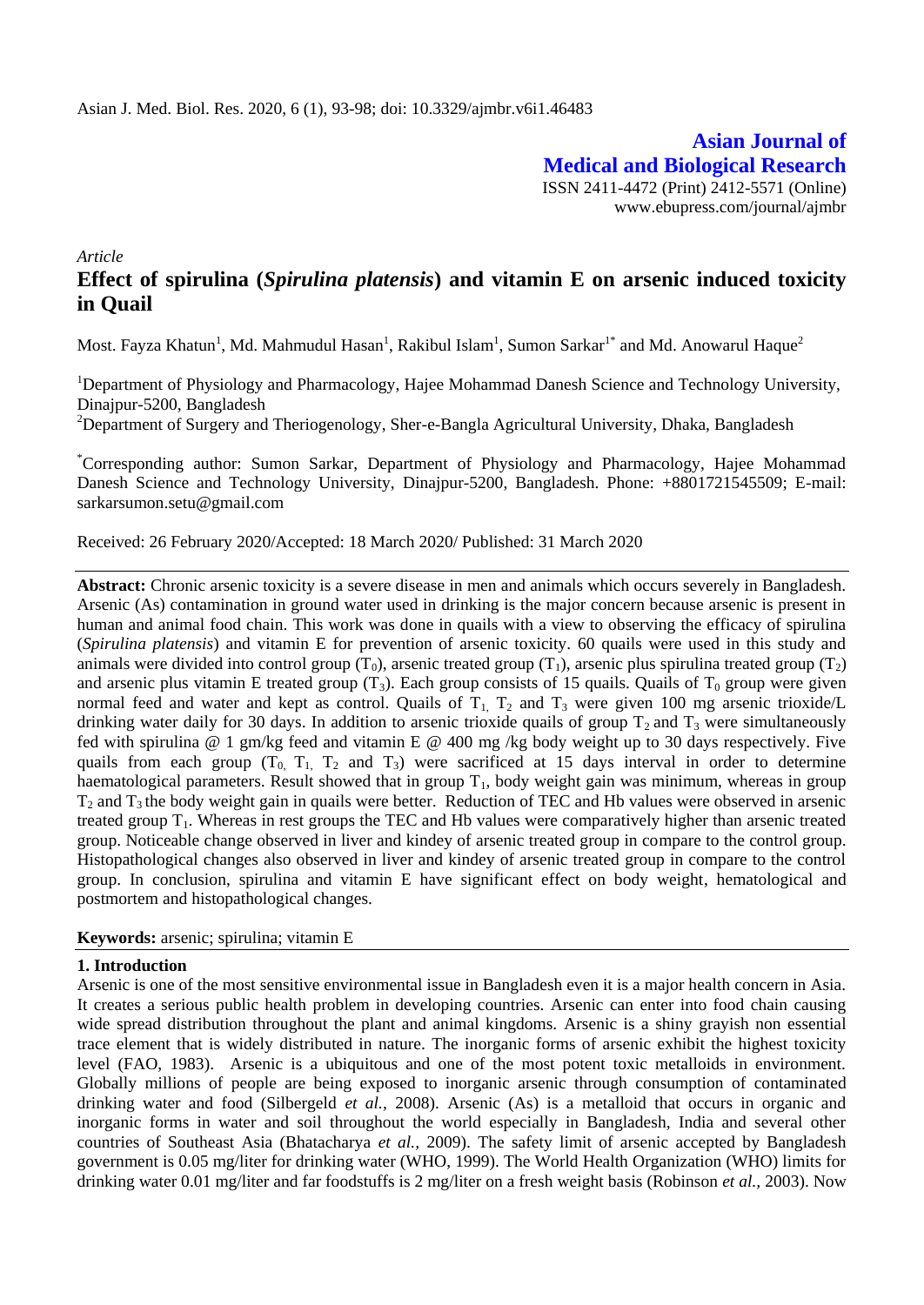arsenic creates a serious public health issue in different developing countries (Rahman, 2006), where the drinking water contaminated with inorganic arsenic (As). Chronic arsenic toxicity is a global health issue at present (Yoshida *et al.,* 2004). It is also a major health problem of Bangladesh and surrounding regions (Kalia, 2005; Khalequzzaman *et al.,* 2005; Guha Mazumder *et al.,* 2001).

Clinical study suggests that algae having very high concentration of micronutrients and vitamins may have beneficial effects in heavy metal poisoning. Spirulina and vitamin E have been considered as a potential therapeutic supplement due to its ability to minimize several element induced toxicities in various species including man. Spirulina is a microscopic filamentous aquatic non-toxic blue-green algae belongs to the group cyan bacterium (genus *Spirulina*, especially *S. platensis* synonym *Arthrospira platensis*) (Spolaore *et al.,* 2006) that is rich in proteins, lipids, carbohydrates, β-carotene, riboflavin, α-tocopherol and α- linoleic acid (El-Desoky *et al.,* 2013). Spirulina was found to be beneficial in goats of chronic arsenic poisoning (Halim, 2007) and spirulina extract plus zinc was found to be beneficial in patients of chronic arsenic poisoning (Misbahuddin *et al.,* 2006). Spirulina contains about 13.6% carbohydrates; (Shekharam *et al.,* 1987), vitamin B1, B2, B3, B6, [folic acid,](http://en.wikipedia.org/wiki/Folic_acid) [vitamin C,](http://en.wikipedia.org/wiki/Vitamin_C) [vitamin D,](http://en.wikipedia.org/wiki/Vitamin_D) and [vitamin E](http://en.wikipedia.org/wiki/Vitamin_E) (Babadzhanov *et al.,* 2004). Spirulina have protective effect against arsenic toxicity.

It is reported that administration of spirulina provide a protective mechanism against arsenic induced toxicity in goats (Ghosh A, *et al.,* 2014). Spirulina is helpful on toxic signs, body weight and hematological parameters in arsenic induced toxicities in ducks (Islam *et al.,* 2009).

Vitamin E is a lipid soluble free radical scavenger that protects the membrane from lipid peroxyl radicals (Wagner *et al.,* 1996). It plays an important role in the body's enzyme function and may help to stimulate the production of antibodies. Vitamin E is also considered as an antioxidant and it may work with other antioxidant to protect the cell from damage. Many scientists from different countries are working on the arsenic problem in Bangladesh, especially on ground water for human concern. Vitamin E ( $\alpha$ -tocopherol) is considered as chainbreaking micronutrient antioxidant.

So considering all the above facts, this work has been undertaken with the following objectives:

- To know the effect of spirulina and vitamin E on the body weight of arsenic fed quails.
- To know the effect of spirulina and vitamin E on the hematological parameters in arsenic fed quails.
- To observed the effect of spirulina and vitamin E on the post-mortem changes and histopathological changes in arsenic induced quails.

### **2. Materials and Methods**

### **2.1. Statement of the experiment**

The experiment was accomplished under the Department of Physiology and Pharmacology, Faculty of Veterinary and Animal Science of Hajee Mohammed Danesh Science and Technology University, Dinajpur during the period of  $1<sup>st</sup>$  November to 30<sup>th</sup> December, 2018.

### **2.2. Experimental animal**

Day old sixty quails were used in this experiment. All the 60 quails were collected from the local hatchery. The quails were observed for 30 days for the adjustment with the environment. All the quails were maintained by feeding poultry feed (Nourish Poultry feed) and clean water *ad libitum.*

# **2.3. Preparation of house**

They were kept in different cage in a pre-disinfected and well ventilated room with controlled ambient temperature and natural relative humidity. The room underwent disinfection with 5% phenol following detergent washing at everyday. The excreta of birds were cleaned properly in daily. The animal room was well ventilated.

### **2.4. Experimental animal grouping**

60 quails were collected for this experiment. The birds were randomly divided into 4 equal groups and eventually each group comprised of 15 quails. Groups were identified as

- $T_0$  = Control fed with normal feed and water
- $T_1$  = Arsenic treated group
- $T_2$  = Arsenic plus spirulina treated group
- $T_3$  = Arsenic plus vitamin E.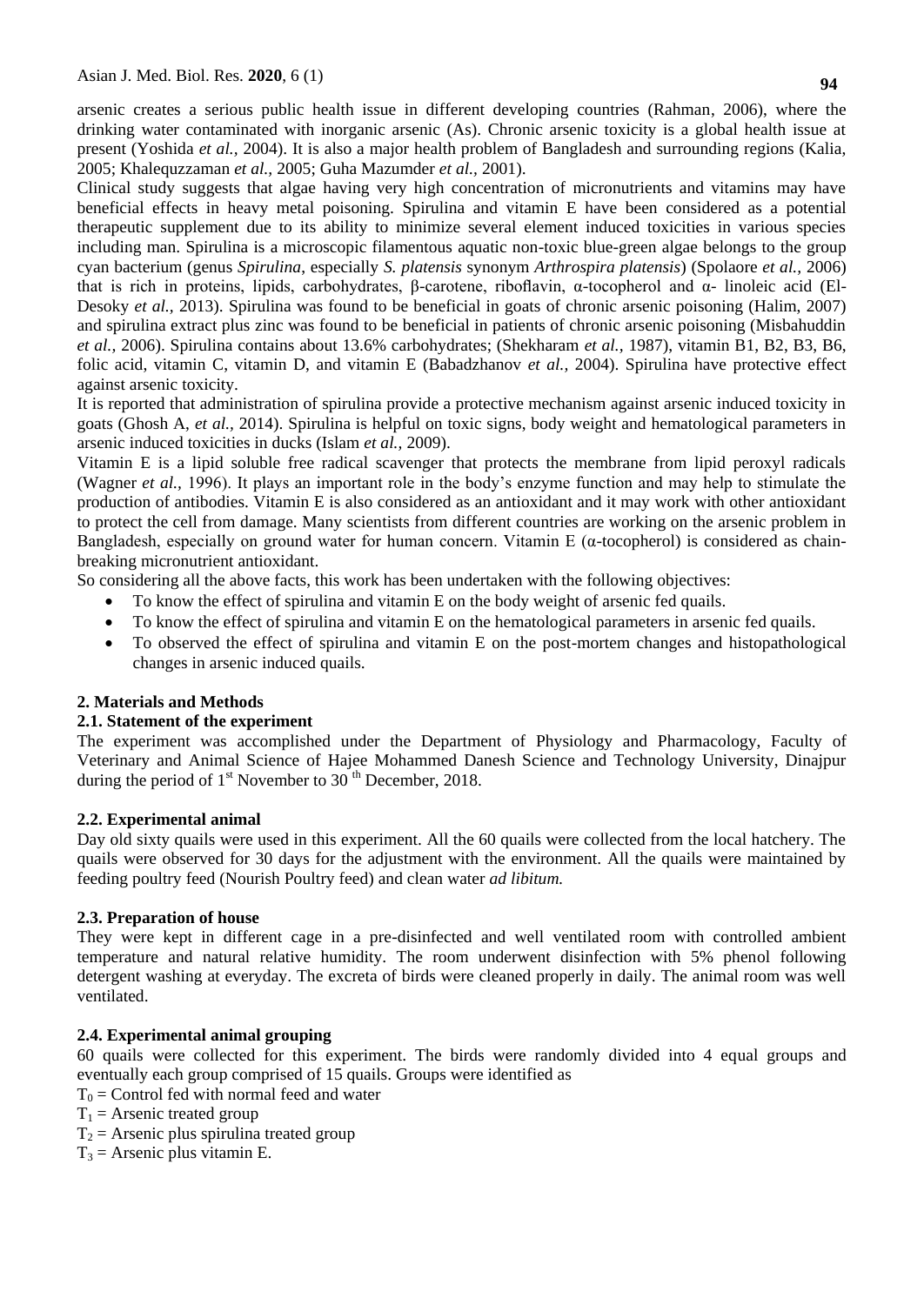# **2.5. Body Weight (BW)**

Following grouping, all the quails were weighed individually firstly on (day  $0 =$ immediate previous day of starting treatment) after grouping and marking, then on day 15 and finally on day 30 and the results of body weight were recorded.

# **2.6. Experimental trial**

Each of group is treated by different parameter and the experiment was concluded by 60 days. Quails of group  $T_0$  were maintained on only normal feed and water as control group, quails of group  $T_1$  were treated with arsenic trioxide @ 100 mg/L of drinking water daily and normal feed and quails of group  $T_2$  were treated with arsenic trioxide @ 100 mg/L of drinking water plus feed with spirulina (*Spirulina platensis*) @ 1 gm/kg feed. The spirulina (Navit) used in this experiment was collected from Square Pharmaceuticals Limited; as a capsule form, quails of group  $T_3$  were treated with arsenic trioxide @ 100 mg/L of drinking water plus Vitamin–E Tablet (Square Pharmaceuticals Limited; Bangladesh) simultaneously at a dose of 400 mg/kg body weight. All treatments were given for 30 days.

### **2.7. Sampling procedure**

After every 15 days from each group of quails blood samples were collected for haematological test and 1 ml of blood for each was taken separately in EDTA coated tube. Bloods samples for hematological investigation were preserved at refrigerator temperature. All blood were taken 1st on Day 15 and 2nd on Day 30.

### **2.8. Examination of blood for determination of hematological parameters**

From each group, 5 birds were selected randomly and killed humanely on experimental days 15 and 30 and blood was collected for TEC, TLC and Hemoglobin concentration determination.

### **2.9. Statistical analysis**

Data were expressed as mean  $\pm$  standard error (SE) and analyzed using one way analysis of variance (ANOVA) followed by Duncan's test as a post-hoc test using IBM SPSS Statistics 20.0 software package and the chart was created by Microsoft Excel 2007 software. Results were considered to be statistically significant when P values are less than  $0.01$  (P<0.01).

### **3. Results**

The experiment was conducted to determine the efficacy of spirulina and vitamin E on arsenic toxicity in quails. It was also undertaken to observe the effects of spirulina and vitamin E on body weight, hematological, postmortem and histopathological parameters in arsenic fed quails. Sixty quails were randomly divided into four equal groups to conduct the experiment. T<sub>0</sub> group served as negative control and fed with normal diet. Group  $T_1$ were treated with arsenic trioxide at a dose of 100 mg/L drinking water and this group were kept positive control. Group T<sup>2</sup> were treated with same dose of arsenic trioxide and spirulina (*Spirulina platensis*) simultaneously at a dose of 1 gm/kg feed. Group  $T_3$  were treated with same dose of arsenic trioxide and vitamin E simultaneously at a dose of 400 mg/kg feed. All the treatment were continued for 30 days and treated quails were closely observed through the entire period.

### **3.1. Body weight (BW) of the quails**

Body weights (BW) of experimental quails of all groups were taken fifteen days interval on day 30, day 45 and day 60. Table 1 showed that the body weight gain was highest (130.10  $\pm$  1.03) gm in control group quails at 60 days but the body weight gain was lowest (96.60  $\pm$  0.62) gm in arsenic treated T<sub>1</sub> group at 60 days whereas body weight gain in  $T_2$  and  $T_3$  were (116.50±0.91) and (107.50±0.65) gm which were better than arsenic treated  $T_1$ group. The body weight of initial groups were not significant ( $p > 0.05$ ) but in 45 days and 60 days mean value of body weight were significant  $(p<0.01)$ .

The body weight of treated group were increased with their age but in  $T_1$  group it decreased compared to other groups. In the present study arsenic reduced the body weight with their increasing age. The highest body weight gain was found in control group where supplied normal feed and diet.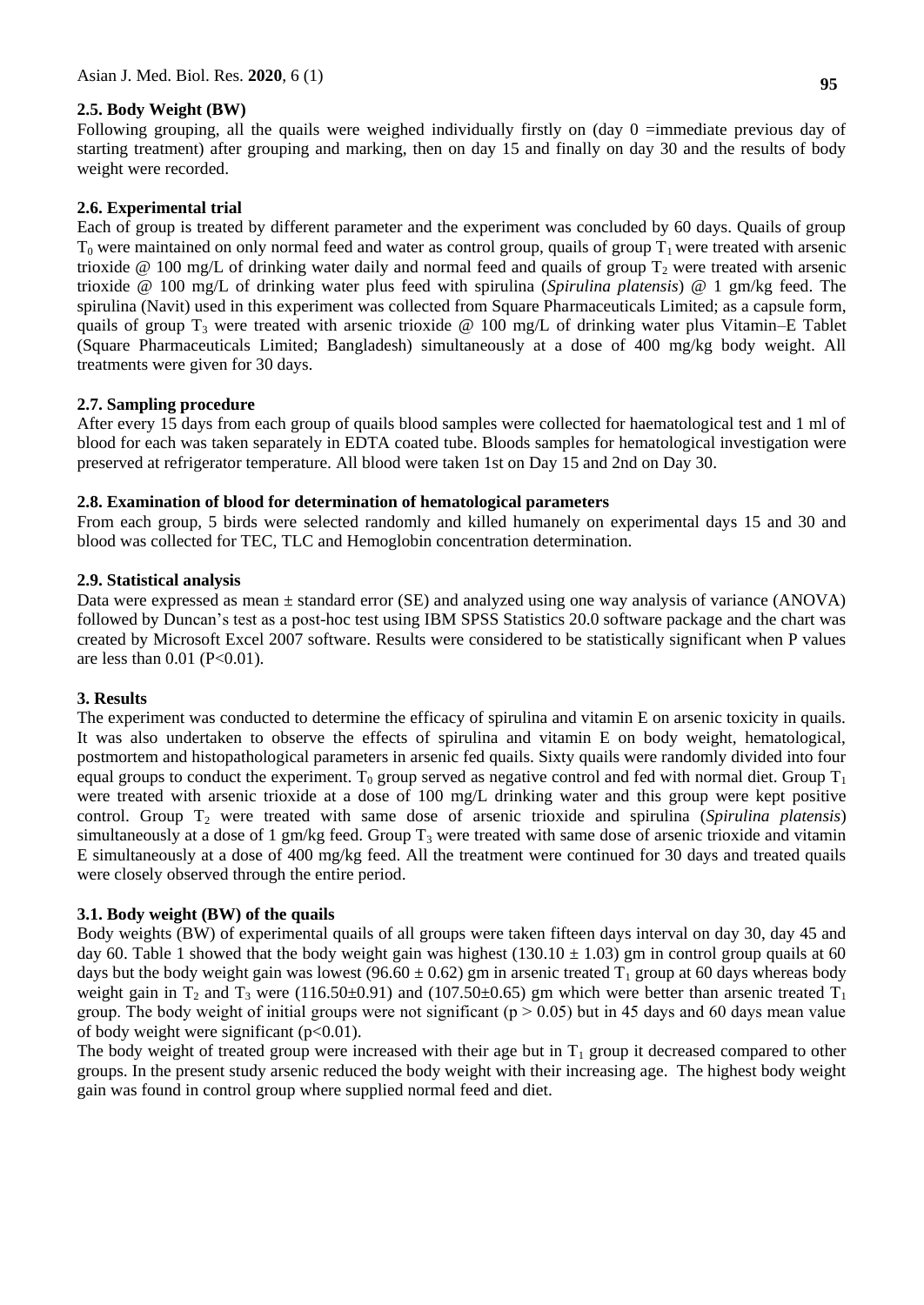| <b>Treatment</b>  | m<br>-π                   |                          | $\mathbf{T}_2$           |                               | <b>P</b> value |
|-------------------|---------------------------|--------------------------|--------------------------|-------------------------------|----------------|
| Initial (30 days) | $45.30 \pm 0.75$          | $43.50 \pm 0.91$         | $43.90 \pm 0.90$         | $44.90 \pm 0.82$              | NS             |
| 45 days           | $84.60 \pm 0.76$ °        | $64.50 \pm 0.69^{\circ}$ | $80.80 \pm 0.74^{\circ}$ | $79.70 \pm 0.67$ <sup>b</sup> | $***$          |
| 60 days           | $130.10 \pm 1.03^{\circ}$ | $96.60 \pm 0.62^{\circ}$ | $16.50 \pm 0.91^{\circ}$ | $107.50 \pm 0.65^{\circ}$     | $***$          |

# **Table 1. Effects of spirulina and vitamin E on the body weight (gm) of quails.**

Figures indicate the Mean  $\pm$  SE (standard error); NS means not significant

\*\* = Significant at  $p<0.01$  level of probability

\*= Significant at  $p<0.05$  level of probability

# **3.2. Total erythrocyte count (TEC)**

In Table 2, total erythrocyte count (TEC) values were highest (3.00  $\pm$ 0 .006<sup>d</sup> ×10<sup>12</sup>) million/mm<sup>3</sup> found in T<sub>2</sub> group at 60 days where spirulina were treated against arsenic toxicity but lowest (2.87  $\pm$  0.003<sup>a</sup> ×10<sup>12</sup>) million/mm<sup>3</sup> value was found in  $T_1$  group where only arsenic were given.

# **Table 2. Effects of spirulina and vitamin E on total erythrocyte count (TEC) million/mm<sup>3</sup> values of quails.**

| <b>Treatment</b> | . F                                     |                                         |                                         |                                         | P value |
|------------------|-----------------------------------------|-----------------------------------------|-----------------------------------------|-----------------------------------------|---------|
| 45 Days          | $2.93 \pm 0.003^{\circ} \times 10^{12}$ | $2.85 \pm 0.003^{\circ} \times 10^{12}$ | $2.97 \pm 0.003^{\circ} \times 10^{12}$ | $2.96 \pm 0.003^{\circ} \times 10^{12}$ | $**$    |
| 60 Davs          | $2.95 \pm 0.003^{\circ} \times 10^{12}$ | $2.87 \pm 0.003^{\circ} \times 10^{12}$ | $3.00 \pm 0.006^{\circ} \times 10^{12}$ | $2.98 \pm 0.003$ ° ×10 <sup>12</sup>    | $**$    |
| $\sim$           |                                         | $\mathbf{r}$                            | $\sim$ $\sim$                           |                                         |         |

Figures indicate the Mean  $\pm$  SE (standard error); NS means not significant

\*\* = Significant at  $p<0.01$  level of probability

\*= Significant at  $p<0.05$  level of probability

#### . **3.3. Total leukocyte count (TLC)**

In Table 3, total leukocyte counts on Day 60 was found highest  $(258.23 \pm 0.15^{\circ} \times 10^9)$  Thousand in control group quails and lowest in  $T_2$  group quails  $(254.04 \pm 0.56^{\circ} \times 10^9)$  Thousand where spirulina was treated and the difference were statistically significant among all group of quails (p<0.01). Spirulina decrease the TLC level.

### **Table 3. Effects of spirulina and vitamin E on total leukocyte count (TLC) thousand values of quails.**

| <b>Treatment</b> |                              |                      |                          |                      | <b>P</b> value |
|------------------|------------------------------|----------------------|--------------------------|----------------------|----------------|
| 45 Days          | $256.20 \pm$                 | $254.80 +$           | $253.00 \pm$             | $255.73 +$           | $***$          |
|                  | $0.21^{\circ} \times 10^{9}$ | $0.15^b \times 10^9$ | $0.32a \times 10^{9}$    | $0.32^{\circ} 10^9$  |                |
| 60 Days          | $258.23 \pm$                 | $256.77 \pm$         | $254.04 \pm$             | $256.71 +$           | $***$          |
|                  | $0.15^{\circ} \times 10^{9}$ | $0.24^b \times 10^9$ | $0.56^{a} \times 10^{9}$ | $0.33^{\circ}10^{9}$ |                |

Figures indicate the Mean  $\pm$  SE (standard error); NS means not significant

\*\* = Significant at  $p<0.01$  level of probability

\*= Significance

### **3.4. Hemoglobin (Hb)**

Highest (20.34  $\pm$  .17°) Hb concentration was found in T<sub>2</sub> group at 60 days and lowest concentration was found in T<sub>0</sub> group (15.63  $\pm$  .09<sup>a</sup>) (Table 4). Difference among values of 60 days of Hb concentration were statistically significant ( $p<0.01$ ). It might be concluded that spirulina might slightly increase the values of Hb against arsenic toxicity in quails.

### **Table 4. Effects of spirulina and vitamin E on Hemoglobin concentration (Hb) (gm/dl) values of quails.**

| <b>Treatment</b> | m<br>10                         |                                    | -42                                | т                             | P value |
|------------------|---------------------------------|------------------------------------|------------------------------------|-------------------------------|---------|
| 45 Days          | $1\sqrt{a}$<br>14.73<br>$\pm 0$ | $\pm 0.15^{\circ}$<br>553<br>19.JJ | 19.70<br>$t \pm 0.26$ <sup>a</sup> | $18.63 \pm 0.09$ <sup>c</sup> | **      |
| 60 Days          | $15.63 \pm 0.09^a$              | $15.90 \pm 0.06^a$                 | $20.34 \pm 0.17^{\circ}$           | $19.37 \pm 0.24^{\circ}$      | **      |

Figures indicate the Mean  $\pm$  SE (standard error); NS means not significant

 $**$  = Significant at p<0.01 level of probability

\*= Significant at  $p<0.05$  level of probability

### **4. Discussion**

Arsenic induced quails showed several clinical signs during the experimental period but slightly increased body weight was observed in all groups because the quails were in growing stage. On the other hand, the body weight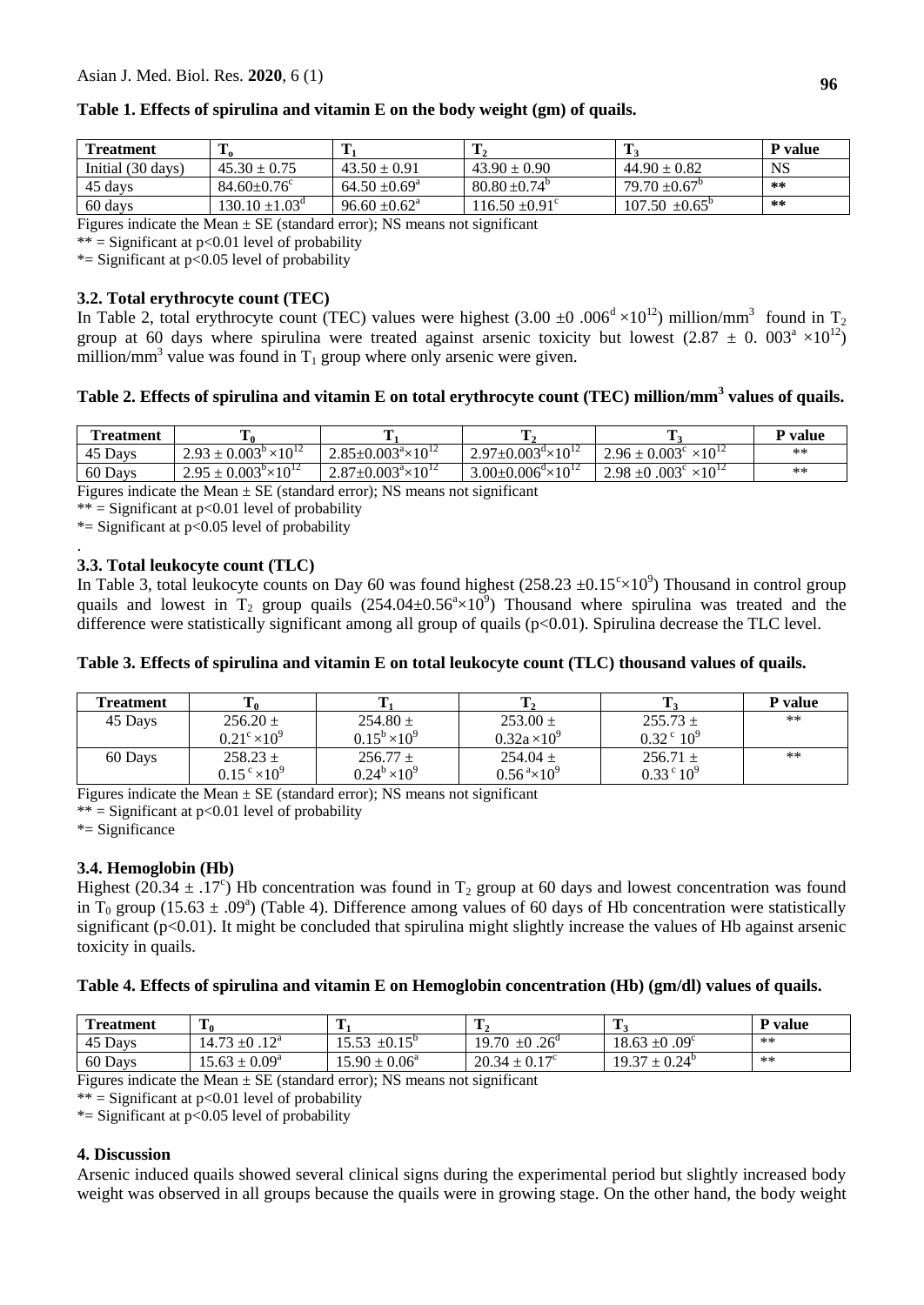gain in quails of arsenic treated group was found lower compared to other treated groups. Moderate weakness was also observed in the quails of arsenic treated group compared to arsenic plus spirulina, arsenic plus vitamin E and control groups.

There was significant difference on TEC, TLC and Hb was found among the groups, the value of TLC was the highest in control group quails and the lowest in arsenic treated quails. The cause of change in hematological values might be due to the toxic effect of arsenic on haematopoietic system which is responsible for such alterations in hematological parameters. The value of TEC was highest in spirulina treated group  $T_2$  and lowest in arsenic treated group  $T_1$ . The value of Hb concentration was highest in spirulina treated group  $T_2$ . However, the findings might suggest that chronic arsenic toxicity possibly decrease TEC level in the quails and that could be recovered by spirulina (1g/kg feed) with feed within 30 days.

Treatment of chronic As toxicity with spirulina/vitamin E for a longer time might give a clear picture in this regard. Increased levels of As found in the lung, liver and kidney following feeding of arsenic trioxide (100 mg/L drinking water) to the quails of arsenic treated group compared to control group during the whole study period and was increased with the length of exposure period. This finding agreed with the findings of Nabi *et al*. (2005) and Kamaluddin and Misbahuddin (2006). They showed that administration of arsenic in quails for different periods induced a significant increase in arsenic accumulation.

Microscopical examination of liver of arsenic treated groups  $(T<sub>1</sub>)$  birds showed fatty changes and congestion. Cirrhosis (Fibrous tissue proliferation in the liver parenchyma), severe congestion of hepatic vessels and fatty changes were observed in the T1 group (100 mg arsenic trioxide/L drinking water). Cirrhosis and congestion in the blood vessels of liver also reported by Singh *et al.* (2011) in albino rat treated by As containing ground water. However other group presented as normal image. Such histological changes in the liver of treatment group birds might be due to toxic effect of arsenic trioxide on liver because most of the toxicants (like arsenic) are metabolized in liver & thereby affect its morphology. Microscopically, kidneys from control  $(T_0)$ , arsenic plus spirulina (T<sub>2</sub>) & arsenic plus vitamin E (T<sub>3</sub>) showed as normal architecture with normal glomeruli, proximal convoluted tubules (PCT) and distal convoluted tubules (DCT). Fatty degeneration, cytoplasmic vacuoles were observed in the section of kidneys from the birds receiving arsenic trioxide/L drinking water  $(T_1)$  group. These findings are in agreement with previous study of Dutta *et al.* (2007). The histopathological changes in arsenic treated group birds could be due to accumulation of arsenic in kidney & thereby exert harmful effect.

#### **5. Conclusions**

The exposure of the heavy metals like As may affect the physiology of poultry which in turn may be the issue of public health through feed chain. Moreover, the economic losses in the farming sector due to As exposure & its preventive strategies should also be undertaken. From this study it may be recommended that spirulina alone and vitamin E alone lowered arsenic toxicity in quails but spirulina was more efficacious than vitamin E in reducing arsenic load in quails. Arsenic toxicity has adverse effect in hematological and histopathological parameters in quails. This study suggested that spirulina and vitamin E has significantly reduced the arsenic concentration of inorganic arsenic toxicity in quails. Further investigation in this line may make more clear evidence to use spirulina as a therapeutic treatment for arsenic toxicity. More study is also needed to determine the level of arsenic in blood and to optimize the dose of spirulina and vitamin E to minimize arsenicosis in animals.

#### **Conflict of interest**

None to declare.

#### **References**

- Babadzhanov AS, N Abdusamatova, FM Yusupova, N Faizullaeva, LG Mezhlumyan and MK Malikova , 2004. Chemical composition of *Spirulina platensis* cultivated in Uzbekistan. Chem. Nat. Compd., 40: 276-279.
- Bhattacharya P, MA Hasan, O Sracek, E Smith, KM Ahmed, M Von Brömssen, SM Haq and R Naidu, 2009. Groundwater chemistry and arsenic mobilization in the Holocene flood plains in south-central Bangladesh. Environ. Geochem. Health., 31:1-8.
- Dutta AK, 2007. Experimental studies on the pathology of induced sodium arsenite toxicity in mice with special reference to estimation of intramuscular LD 50. Indian Journal of Veterinary Pathology, 31: 80.
- Desoky EL, GE Bashandy, SA Alhazza, IM Al-Othman, ZA Aboul-Soud and K Yusuf, 2013. Improvement of mercuric chloride-induced testis injuries and sperm quality deteriorations by *Spirulina platensis* in rats. Public Library of Science, 8: 1-9.